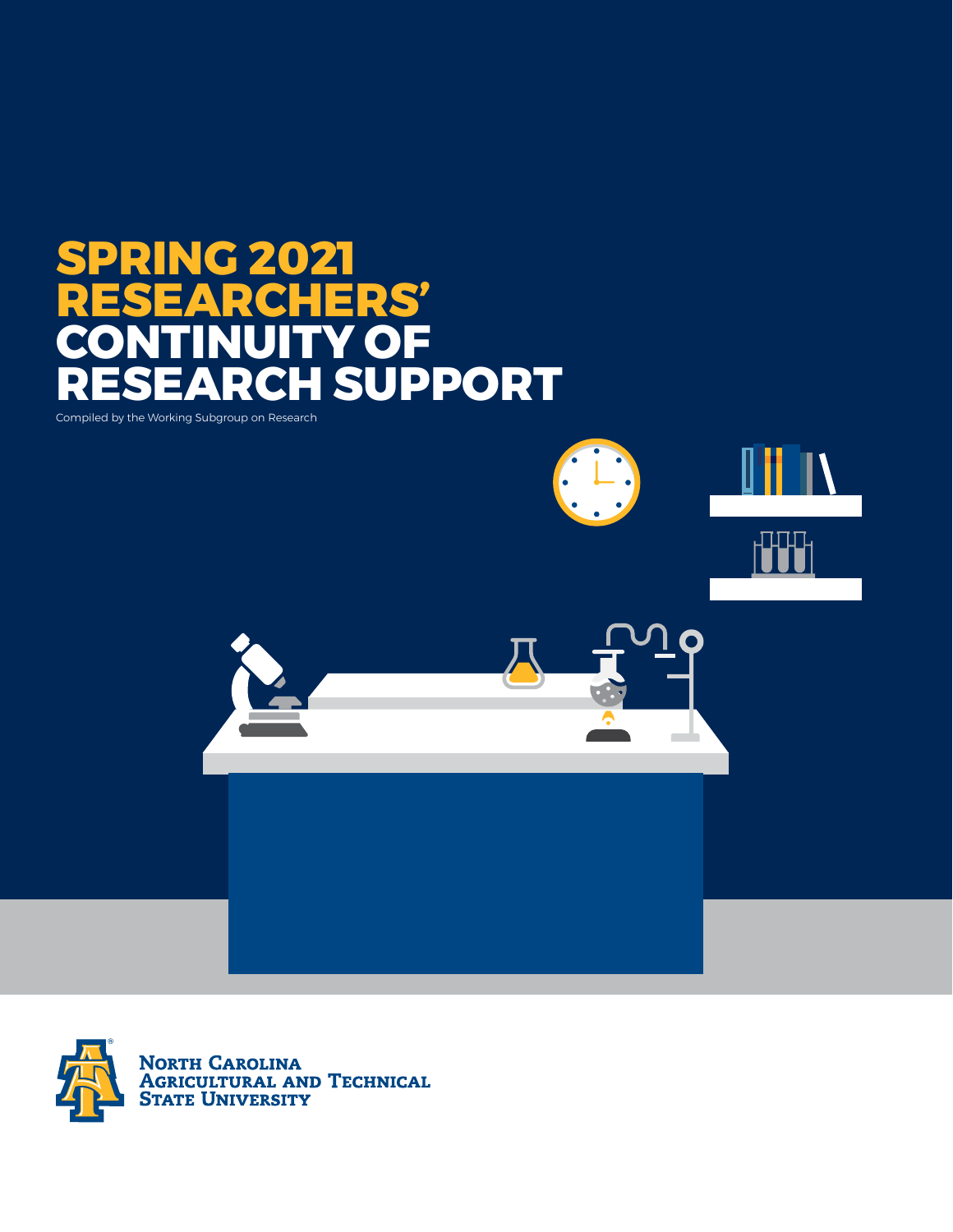# **Research Working Subgroup Membership**

- **•** *Chair* **Panda Powell , MBA, CRA** Assistant Vice Chancellor, Research Services/ Project Management
- **• Mohammed Ahmedna, Ph.D.**  Dean, College of Agriculture and Environmental Sciences
- **• Wendell Bates, Ph.D.** Ph.D. candidate, ACCESS Laboratory - TECHLAV, DoD Center of Excellence in Autonomy

# **• Salil Desai, Ph.D.**

Professor, Department of Industrial and Systems Engineering Joint Faculty, Department of Bioengineering Affiliate Faculty, Joint School of Nanoscience and Nanoengineering Interim Director, Center of Excellence in Product Design and Advanced Manufacturing

#### **• Paula Faulkner, Ph.D.**

Professor, Department of Agribusiness, Applied Economics and Agriscience Education

- **• Clay Gloster, Ph.D.** Vice Provost for Research, Graduate Programs and Extended Learning Dean, The Graduate College
- **• Jarwin D. "JD" Hester** Assistant Director, Environmental Health and Safety
- **• Sherine Obare, Ph.D.**  Dean, Joint School of Nanoscience and Nanoengineering
- **• Geoffrey Starnes** Associate Vice Chancellor, Information Technology Services/Deputy CIO
- **• Josephine Tetteh, J.D.** Associate General Counsel
- **• Mulumebet "Millie" Worku, Ph.D.** Professor, Department of Animal Sciences Director, Office of Undergraduate Research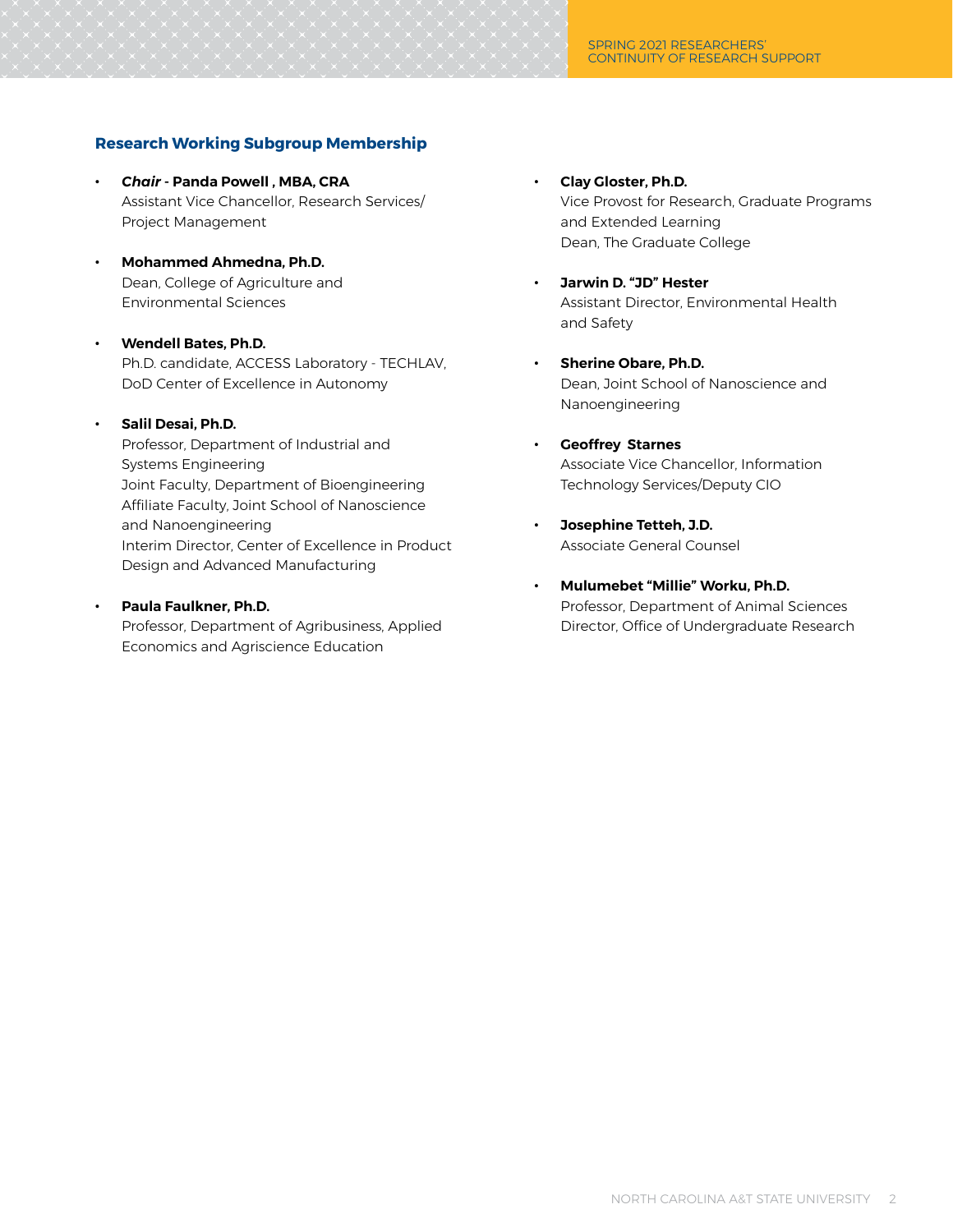# RESUMING FULL RESEARCH OPERATIONS

# **Executive Summary**

The Spring 2021 Planning/Working Subgroup, continuing the work from the Fall 2020 Planning / Working Subgroup on Research, met in early November 2020. The Spring 2021 Research working group's charge was to review the university's preparedness for managing the pandemic in Spring 2021. This report represents the outcomes and recommendations from the subgroup's discussions and deliberations both for the Fall 2020 and Spring 2021 semesters. Significant time was spent collecting, reviewing, and discussing available data, information, and best practices from national, state, local and university guidance relating to research operations during this unprecedented time of the COVID-19 pandemic.

It is important to note that research activity on the campus of North Carolina A&T State University did not cease during Gov. Roy Cooper's COVID-19 "Stay At Home" order and the university's subsequent move to online instruction and telework in the Spring of 2020. Time-sensitive research activities continued, focusing on laboratory maintenance, and limiting new data collection. The Working Subgroup on Research focused on developing a staged approach to returning research operations from this state to full capacity, assuming the continued presence of community transmission of COVID-19. As discussions occurred, four focus areas emerged: assignment of responsibilities; staging/access; hygiene; and training/monitoring/compliance.

A key finding centered on the need for a "one-stop shop" for faculty/students needing laboratory/research information and requesting laboratory access. A section of N.C. A&T's **spring 2020 COVID-19 and Aggies Care webpages** houses a "Researchers" section that was underutilized during the move to telework. Thus, the working group recommended that this webpage be kept current and include sections for research: training, signs, forms, plans and news/current events. Form types include but are not limited to the following: opening and closing laboratories; process for requesting access to laboratories; process for entering laboratories; process for leaving laboratories; and procedures for cleaning laboratories.

Key elements to facilitate continuity of research operations include:

- **•** Staying compliant with various standing policies and procedures while being responsive to shifting COVID-19 pandemic related guidance.
- **•** Social distancing in environments and work settings that were meant to be highly collaborative and cooperative, and not created to ensure social distancing.
- **•** Providing timely and consistent guidance to researchers (see website comment above).
- **•** Maintaining a fair and equitable process for granting access to laboratories and other research space.
- **•** Ensuring a rapid return to normal research activities as public health conditions permit, while maximizing the safety of employees and students.
- **•** Prioritizing maintenance, functionality and security of infrastructure with limited staffing during times of high COVID-19 community spread and "Stay At Home" orders.
- **•** Protecting the careers of early-stage researchers.
- **•** Ensuring that graduate students nearing completion of their degrees are able to complete their research activities; and,
- **•** Deployment and enforcement of data driven COVID-19 mitigation measures.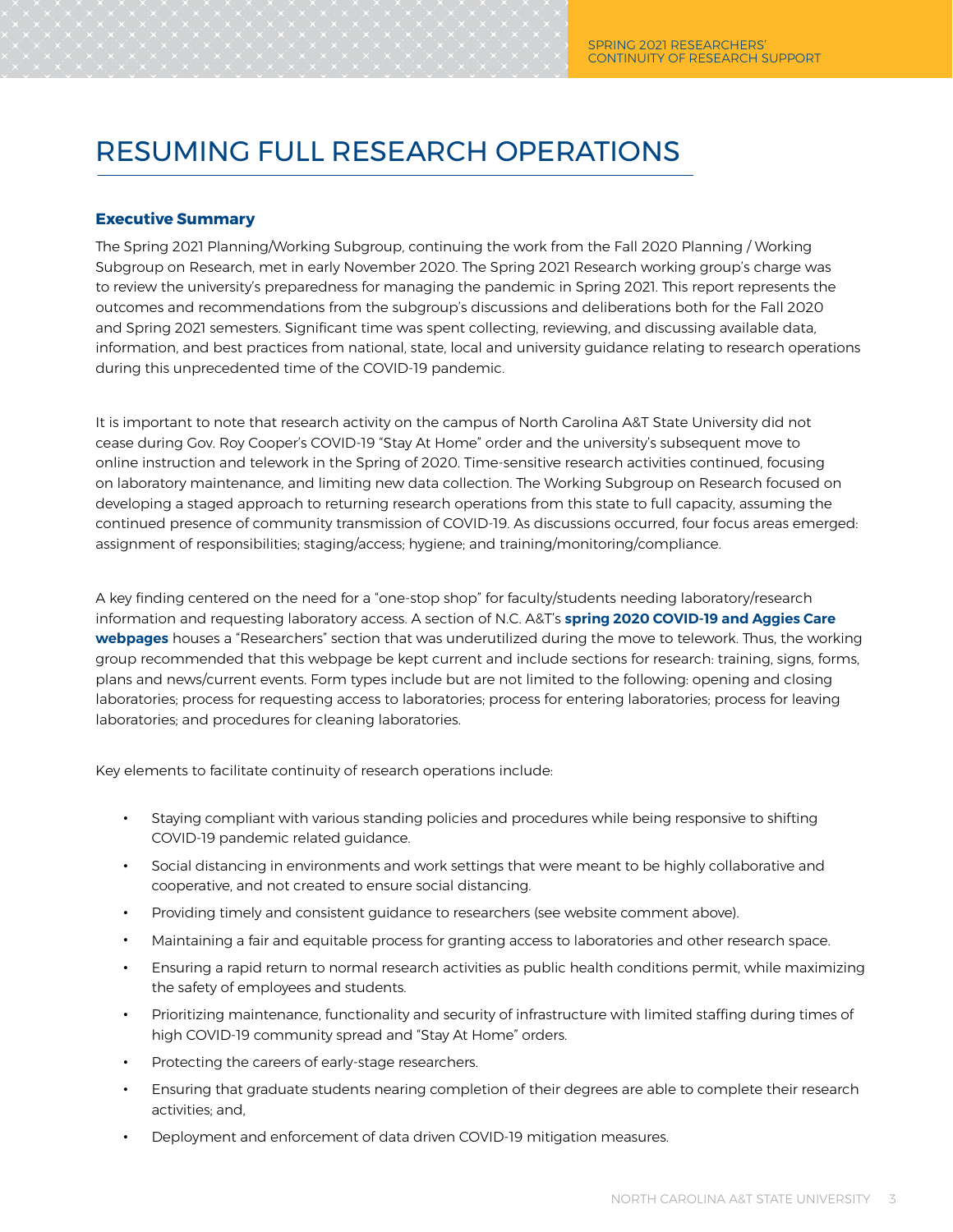# **Charge to Working Group No. 1 (Academic Affairs and Research)**

As N.C. A&T seeks to increase research activities from the current state, the Working Subgroup on Research was asked to consider how the university will continue its funded research, as well as its academic research, including students' research being conducted for their theses and dissertations. The Fall 2020 and Spring 2021 charge to this group was to:

- i. Review Fall 2020 documents and processes to ensure research activities continue.
- ii. Identify research maintenance activities that must continue when the university's operational status is under "Stay At Home" conditions.
	- a. Develop a plan for moving to this maintenance stage in the event the fall 2020 and spring 2021 semesters must be discontinued with short notice.
- iii. Develop a list of research data collection activities that when moved into a research maintenance activities stage, risk resulting in considerable loss of resources.
- iv. Develop a plan for continuing research data collection activities at the undergraduate/graduate/faculty levels while social distancing recommendations are in effect.
	- a. Include lists of activities that are/are not feasible.
	- b. Propose procedures for maintaining research safety, including sanitation requirements.
	- c. Provide assumptions required by this plan.

# **Guiding Principles**

#### *General*

- **•** Safety, security and well-being of the university community will be the leading driver of decision making.
- **•** Long-term survivability of the research enterprise to include the maintenance, functionality and security of infrastructure should be a main concern.
- **•** In prioritizing research activities, protecting the careers of early stage researchers and helping graduate students near graduation complete their degrees should be given consideration.
- **•** Undergraduates are students first and researchers second.

#### *Assignment of Responsibilities*

- **•** The guidelines in this document do not replace or supersede national, state or local directives, nor **UNC System Office or N.C. A&T guidance**.
- **•** Research related directives should flow through the Division of Research and Economic Development (DORED) to the college deans and laboratories to ensure current information is consistently communicated to all research staff and faculty.
- **•** All individuals working in laboratories will be responsible for ensuring they have received appropriate training and are up to date and compliant with all standing and pandemic related university operational guidance.
- **•** For funded research, the Principal Investigator (PI) is responsible for ensuring funded projects have sponsor approval for revisions in project timeline, scope of work, budget, etc.

# *Staging/Access*

- **•** Access to laboratories and other research space should be fair and equitable.
- **•** Staff will be provided access to laboratories and research during the academic seasons and temporary closures in three stages: maintenance activities only; time-sensitive data collection; and full data collection operations.
- **•** Essential infrastructure such as power and information technology (IT) will be maintained continuously.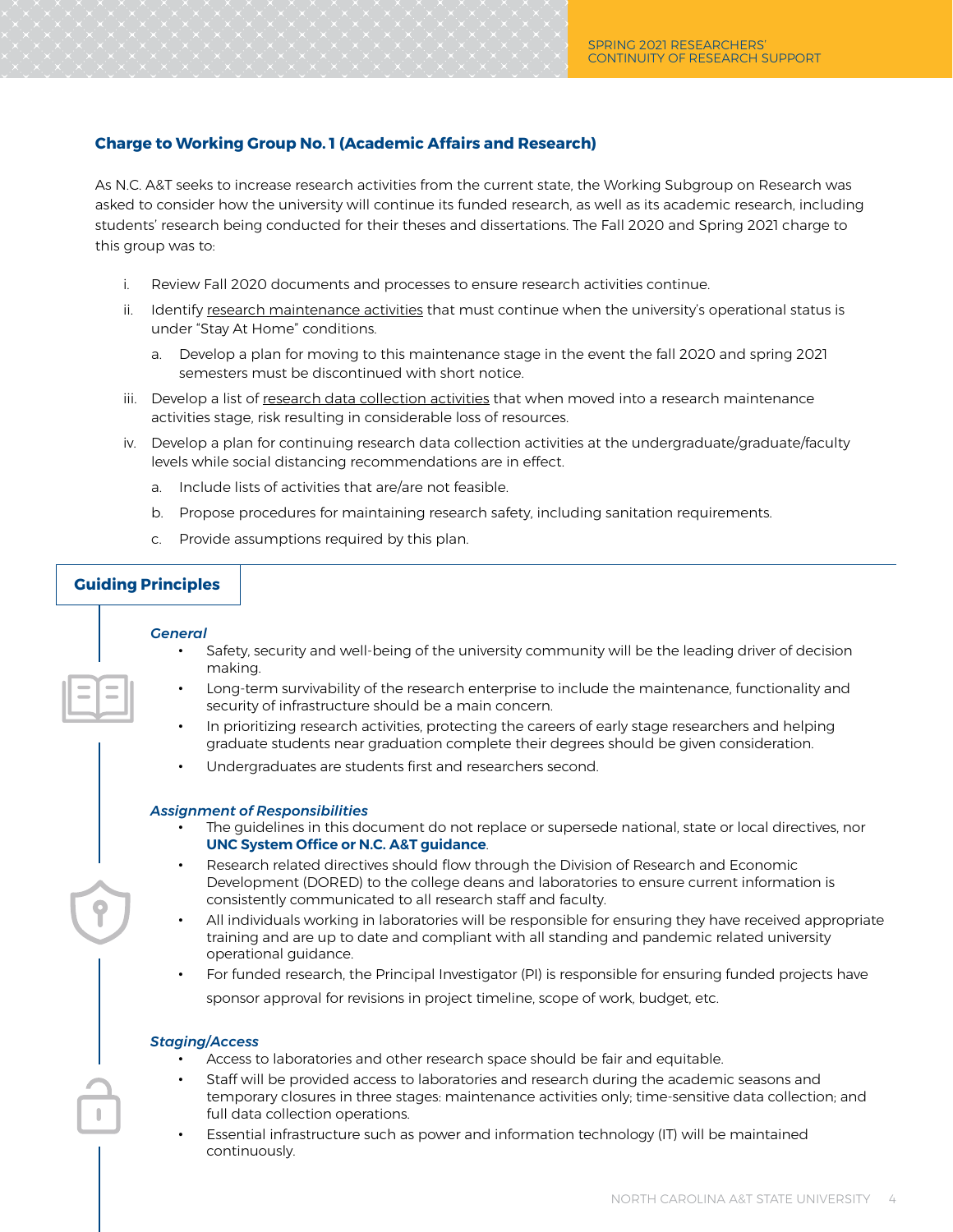- **•** Until the pandemic is over, increased spacing between laboratory researchers will follow social distancing guidelines in all laboratories (six-foot distancing per person per 200/250 square feet).
- **•** Research will not be conducted alone after normal business hours.
- **•** Research supplies are available to continue safe and proper protocols.
- **•** All individuals returning to laboratories do so voluntarily.
- **•** Building access and laboratory security follows standard and pandemic related operations and guidelines.
- **•** Support services are available such as: compressed gases (compressed air, houses gases, DI water); glass wash services; hazardous chemical or biological waste pickup; supply deliveries; regular custodial services; etc.
- **•** Laboratory staff will minimize interactions in laboratories, researchers will identify key individuals to manage issues such as animal husbandry and key experiments in each laboratory.
- **•** Field work should be done via day trips only. Field workers must be able to leave and return to their local homes every day in a vehicle and limit the number of researchers working together, to maximize social distancing when traveling and working together.
- **•** Human-subjects data collection should focus on research that can comply with social distancing guidance that it is in effect at the current stage.

#### *Hygiene*

- **•** Facilities will provide materials to clean laboratories. Laboratory managers, researchers and/ or their designee, will be responsible for cleaning their individual laboratories. If an individual laboratory requires specialized cleaning, the researcher or laboratory manager must reach out to facilities for needed materials.
- **•** All cleaning must meet **CDC** and **EPA** disinfection guidance with respect to contact times (e.g., laboratory benches, common areas, equipment, etc.)
- **•** While working in laboratories, face coverings are required at all times. Each researcher will determine the specific type of PPE and face covering for their laboratory based on **OSHA**, CDC and EPA recommendations and current risk management standards and guidelines.

#### *Training/Monitoring/Compliance*

- **•** All chemicals, biologics and other materials and equipment will be inventoried and properly handled and stored at all time.
- **•** All IRB, IBC and IACUC protocols are in place and updated for any modified protocols.

# **Plan Details**

# **Review Fall 2020 documents and processes to ensure research activities continue.**

The Spring 2021 Research Working group met and reviewed the "Fall 2020 Researcher's Continuity of Research Support" document as well as Research page of the Aggies Care Research website. Updated information for the Research website was prepared and is now reflected on the **Aggies Care: Spring 2021** website. The revisions to the "Spring 2021 Researchers' Continuity of Research Support" document are reflected here.

# **Identify research maintenance activities that must continue when our operational status is under "Stay At Home" conditions.**

Movement in and out of this activity is dictated by federal, state or local "Stay At Home" orders. When "Stay At Home" orders are in effect, research moves into a "maintenance" state. During this stage, DORED will work with provost's and deans' offices to implement a similar process that was used for the March 2020 move to this stage in which mandatory research employees were identified. It is recommended that an online form be developed and implemented specifically for research activities, as opposed to the emailing and spreadsheets that were used during March of 2020, as part of general campus activities.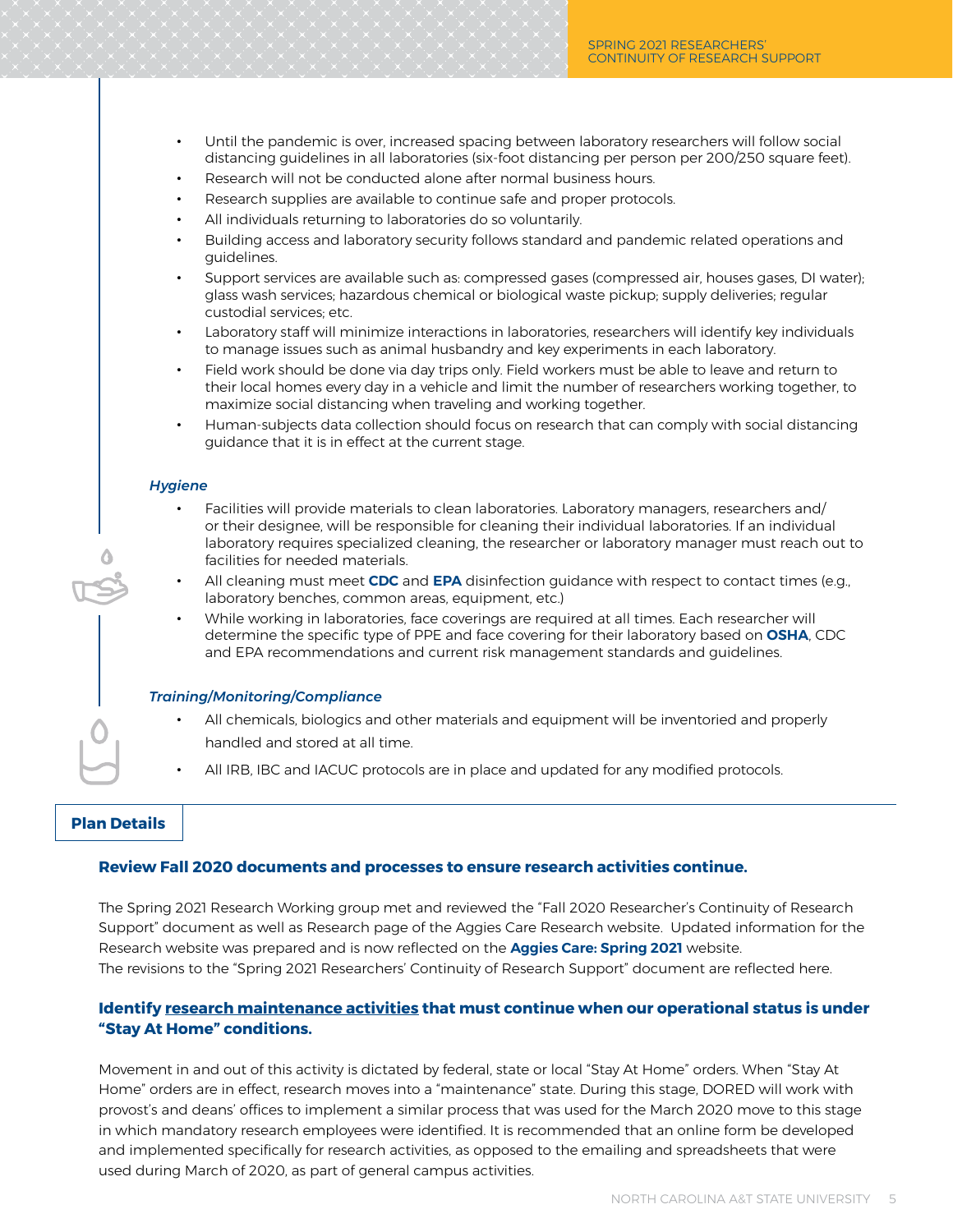This "maintenance" state will require research activities to focus on what can be accomplished under telework. Maintenance is defined as getting laboratory activities to a place where new data collection activities can be paused without setting the research back. For example, maintenance of animal breeding lines, maintenance of cell cultures, etc. The only ongoing new data collection will be related to time-sensitive activities such as ongoing longitudinal studies or COVID-19 related activities in the laboratory. Data collection activities should focus on telework conditions that can be carried out remotely under safe conditions and not laboratory research.

The process will be managed through DORED using **Competition Space**, with requests for faculty and staff who need access to their laboratories processed from chairs, to deans, to the vice chancellor for research and economic development. Graduate students are not typically granted access to research laboratories at this time. However, in rare circumstances, graduate students may be given permission to assist with maintenance, if it is typically part of their assistantship or critical to the research mission. A very limited number of research faculty and staff are expected to access their laboratories to perform maintenance related activities. Minimal new data collection will be occurring.

# **Develop a list of research data collection activities that when moved into a research maintenance activities stage, risk resulting in considerable loss of resources.**

Graduate students whose dissertation or thesis is dependent upon research conducted in laboratories will request access to said laboratory to complete graduation requirements, or risk delay in their graduation. Some national guidance has stated that a semester is an acceptable delay, as this often happens for a variety of reasons, but longer is significant enough to be detrimental to the student's career trajectory. In a similar manner, early career faculty and funded faculty can risk significant setbacks to their careers if research is limited to maintenance activities for longer than a semester. It is acknowledged that "Stay At Home" orders may severely restrict these activities, but as activities are allowed, consideration and prioritization should be given to these activities.

It is important to note, that when under "Stay At Home" orders, either federal, state or local, only maintenance activities as described above will be approved. However, as the pandemic lingers, and/or state and local guidance regarding social distancing guidelines are relaxed, faculty will request access following the procedure described above for access for research activities beyond maintenance. Work on theses and dissertations will only be considered with special approval. Through collaborative work with the Office of the Provost, DORED, The Graduate College and the college deans, a request for an approval process for graduate student access to laboratories was developed and released April 21, 2020. The process is focused on graduate student activities. As N.C. A&T transitions to different activities (see activities-approach below), faculty and students will be allowed to move into laboratories and/or field research in a structured manner. All research/laboratories that follow social distancing recommendations can receive access to their laboratories if their research is deemed time sensitive to maintain the survivability of the research enterprise. In mid-June 2020, the process for requesting access to research labs was moved to Competition Space, DORED's electronic system. The link to Competition Space has been added to the **Aggies Care Research webpage**.

# **Develop a plan for continuing research data collection activities at the undergraduate/graduate/ faculty levels while social distancing recommendations are in effect.**

Once "Stay At Home" orders are lifted, laboratories will be able to reopen granting access in the following procession: faculty; research staff including post docs and visiting scholars; graduate students; and then undergraduate students. During this time, DORED will work with various university units—e.g., Human Resources, deans, chairs, faculty, etc.—to ensure all time-sensitive research is allowed. Research that cannot comply with the CDC recommendations of social distancing of at least six feet, will not be allowed at this time.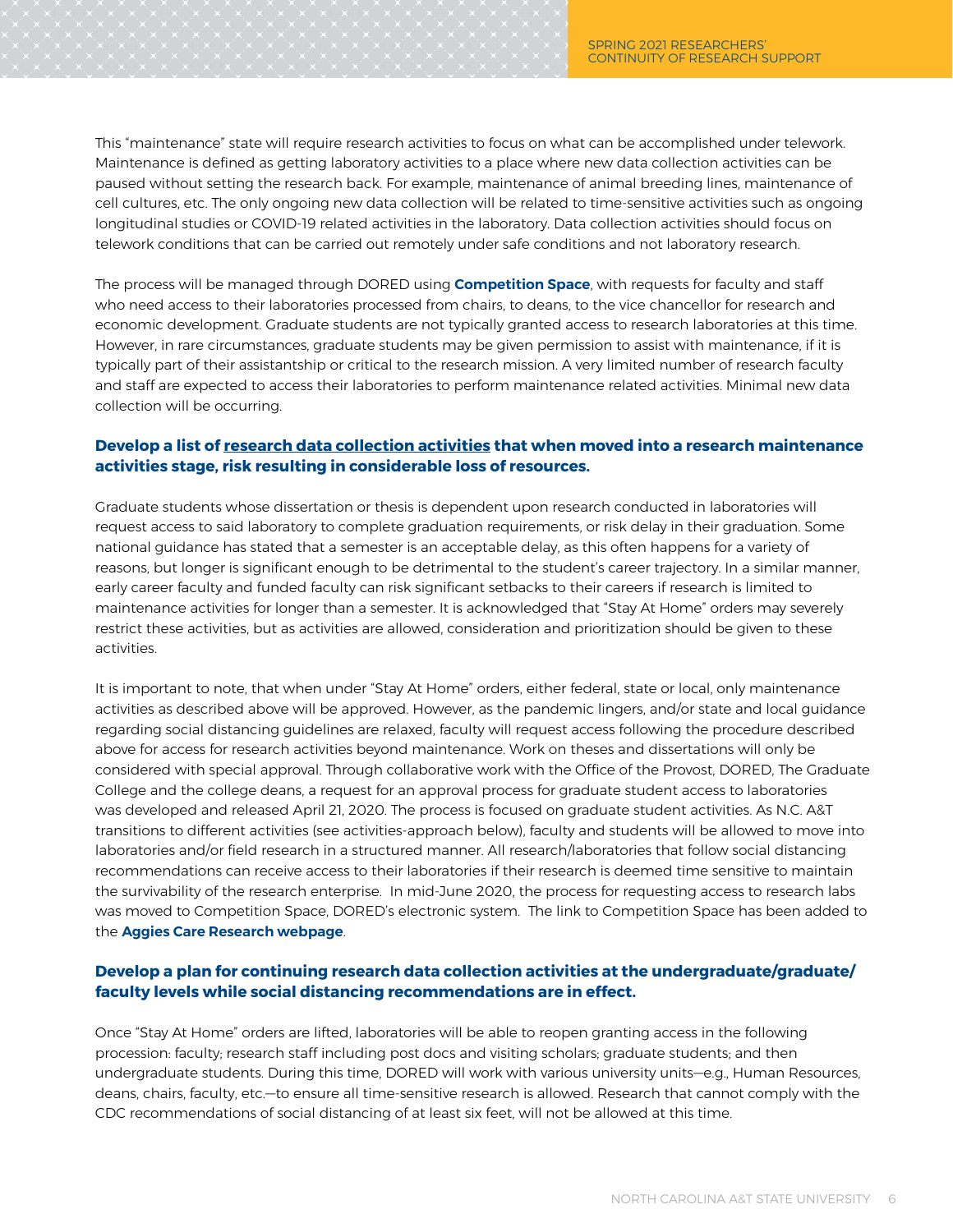Given the small number of graduate students and the integral nature of research to their education, it is possible that under this scenario graduate education on-campus could resume operations with appropriate social distancing guidelines in place. Certainly, graduate programs that require in-person experiences could and should be allowed to continue. DORED and laboratory operations should be allowed to return using the staged approach below. Only necessary graduate students, i.e., those associated with funded research and completing theses and dissertation work should be allowed in the laboratories. It is possible that select groups of undergraduates, e.g., those with clinical or laboratory experience requirements, might return.

Considerations for research operations:

- **•** Faculty member is responsible for their individual laboratory
- **•** Ethics protocols are updated and approved (e.g., IRB, IACUC and IBC)
- **•** Establish unidirectional building access (entry/exit) and signage throughout building
- **•** Define laboratory capacity for social distancing (All laboratories)-depending on size
- **•** Identify work that can be accomplished remotely to reduce need for laboratories
- **•** Introduce shift schedules to limit the number of people in laboratories
- **•** Create structure for ensuring people in laboratories maintain the six-foot distancing (per person per 200/250 square feet)
- **•** Ensure laboratories and public spaces be cleaned frequently
- **•** Place signage in cross traffic areas in laboratories
- **•** Maintain access log with times of entry/exit and full contact information
- **•** Use/install electronic access mechanisms if possible
- **•** Detail shut down procedures
- **•** Define protocols for research maintenance in case of a shutdown
- **•** Human subject research studies that can follow social distancing recommendations should be allowed to continue, but that which cannot should be disallowed (IRB approval must reflect this).
- **•** Human subject research studies should:
	- o Be completed with remote interaction tools whenever possible.
	- o Include face-to-face assessments or visits only after careful assessment and weighing risks and benefits for the participants.
	- o Putting special procedures for visits/interactions to ensure safety and social distancing when faceto-face interactions are allowed.
	- o Include measures that reduce direct contact.
	- o Include daily wellness checks for research personnel when participant interaction is face-to-face o Include remote wellness screenings for subjects prior to them reporting for study.

# **Table 1.1.i. Consideration for Various Types of Research**

| <b>TYPE OF RESEARCH</b>                                                           |                | <b>CONSIDERATIONS</b>                                                                                      |
|-----------------------------------------------------------------------------------|----------------|------------------------------------------------------------------------------------------------------------|
| Laboratory research (wet and dry labs)                                            |                | Hygiene practices, PPE, social distancing, access control<br>(capacity + directional traffic)              |
| <b>Laboratory (animals or living organisms)</b>                                   |                | IBC, IACUC - Hygiene practices, PPE, social distancing, access<br>control (capacity + directional traffic) |
| <b>Field research (animals, plants, sites)</b>                                    |                | IACUC - Hygiene practices, PPE, social distancing                                                          |
| <b>Clinical/human subject</b><br>research (clinical, focus group,<br>observation) | In-person      | IRB - Hygiene practices, PPE, social distancing, risk assessment,<br>communication                         |
|                                                                                   | <b>Surveys</b> | IRB - Can be managed in telework                                                                           |
| <b>Computational and remote sensing research</b>                                  |                | Privacy, minimal adjustments/ITS support                                                                   |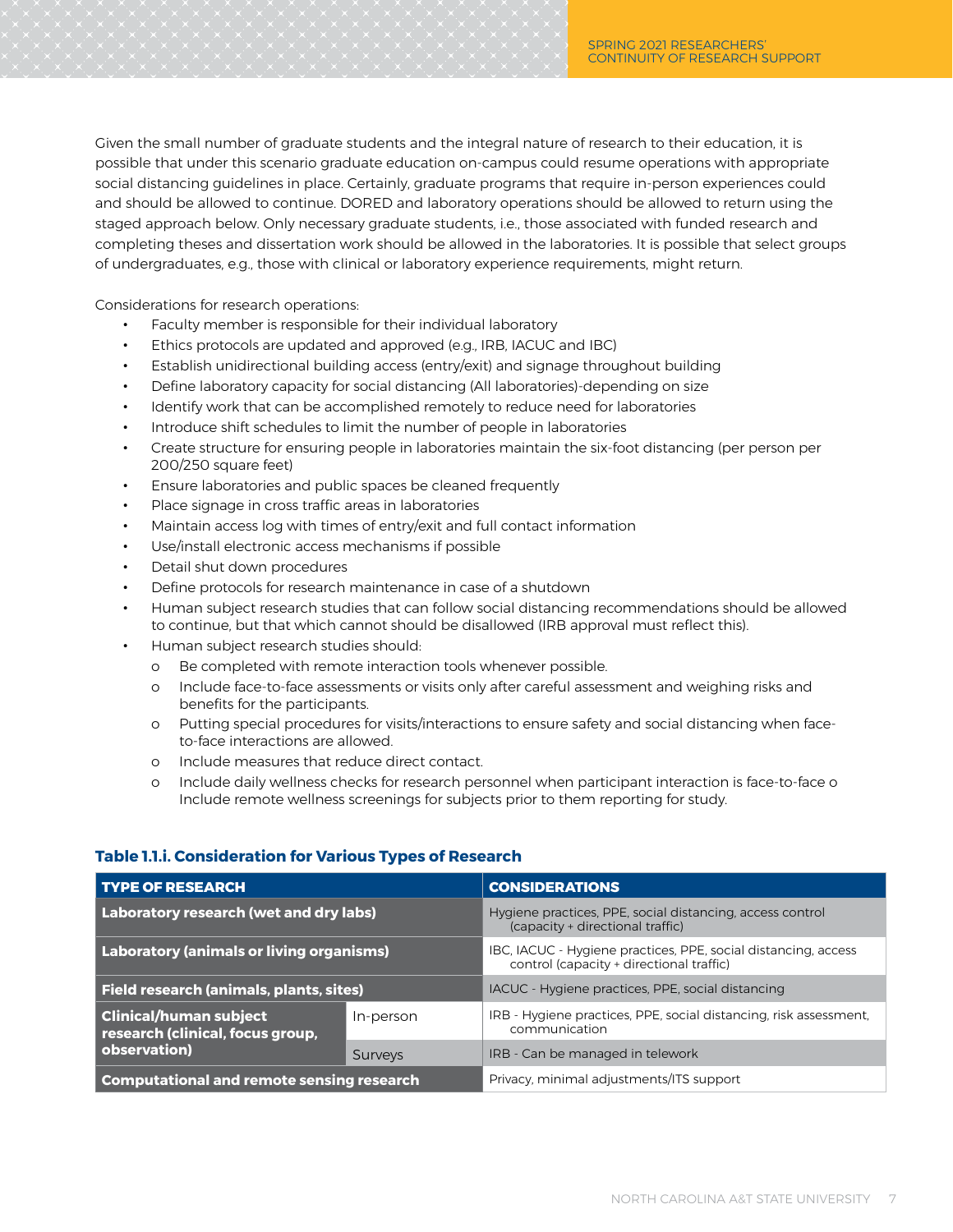# **Activities-Based Approach**

N.C. A&T's planning for returning research activities to capacity is broken down into three activity-based approaches: (1) Campus closed to students; maintenance activities only; (2) In-person classes cancelled, but students in oncampus housing; focus on survivability of the research enterprise with special approvals granted; and (3) Teaching occurring in hybrid manner with some, but a restricted number of in-person classes; normal operations. In the approach advocated here, activities are detailed to give faculty/researchers more information:

- **• Maintenance Activity:** represents access restricted to only the maintenance of critical research capability. Campus closed to students.
- **• Time-Sensitive Activity:** represents access restricted to prioritized activities, such as COVID-19 rapid response research, time-sensitive research activities, funded research activities, and graduate student thesis and dissertation activities. In-person classes cancelled, but with students in on-campus housing.
- **• Social-Distanced Research:** represents teaching occurring in a hybrid manner with some, but a restricted number of in-person classes; eventual return to normal operations.

# **Table 1.1-ii. Activities-Based Approach to Increasing Research Activities**

- **•** Maintenance Activity: Campus closed to students
	- o Only research maintenance activities allowed
	- o Researchers must be designated as mandatory employees to be on site
- **•** Time-Sensitive Activity: In-person classes cancelled, but students in on-campus housing
	- o Access only for faculty, research staff, post-docs, visiting scholars, graduate students through an approved application (undergraduate students allowed only with rare exception)
	- o On-campus access allowed to maintain research capability, prevent catastrophic disruption, and perform time-sensitive research that can be performed in a manner compliant with 3 Ws and social distancing
	- o Pandemic related research encouraged
- **•** Social-Distanced Research: Teaching occurring in hybrid manner with some, but a restricted number of inperson classes
	- o Gradually expand number of people on campus while maintaining social distancing (in the following order): faculty, research staff, post-docs, graduate students, undergraduate students)
	- o On-campus research that can be accomplished in accordance with the three W's and social distancing is allowable
	- o Research related activities that can be done remotely should continue to be, including all seminars, group meetings, etc.

North Carolina A&T may move between activity-based level at any time as required by national, state and local directives, as well as guidance from the UNC System Office, the State of North Carolina and North Carolina A&T.